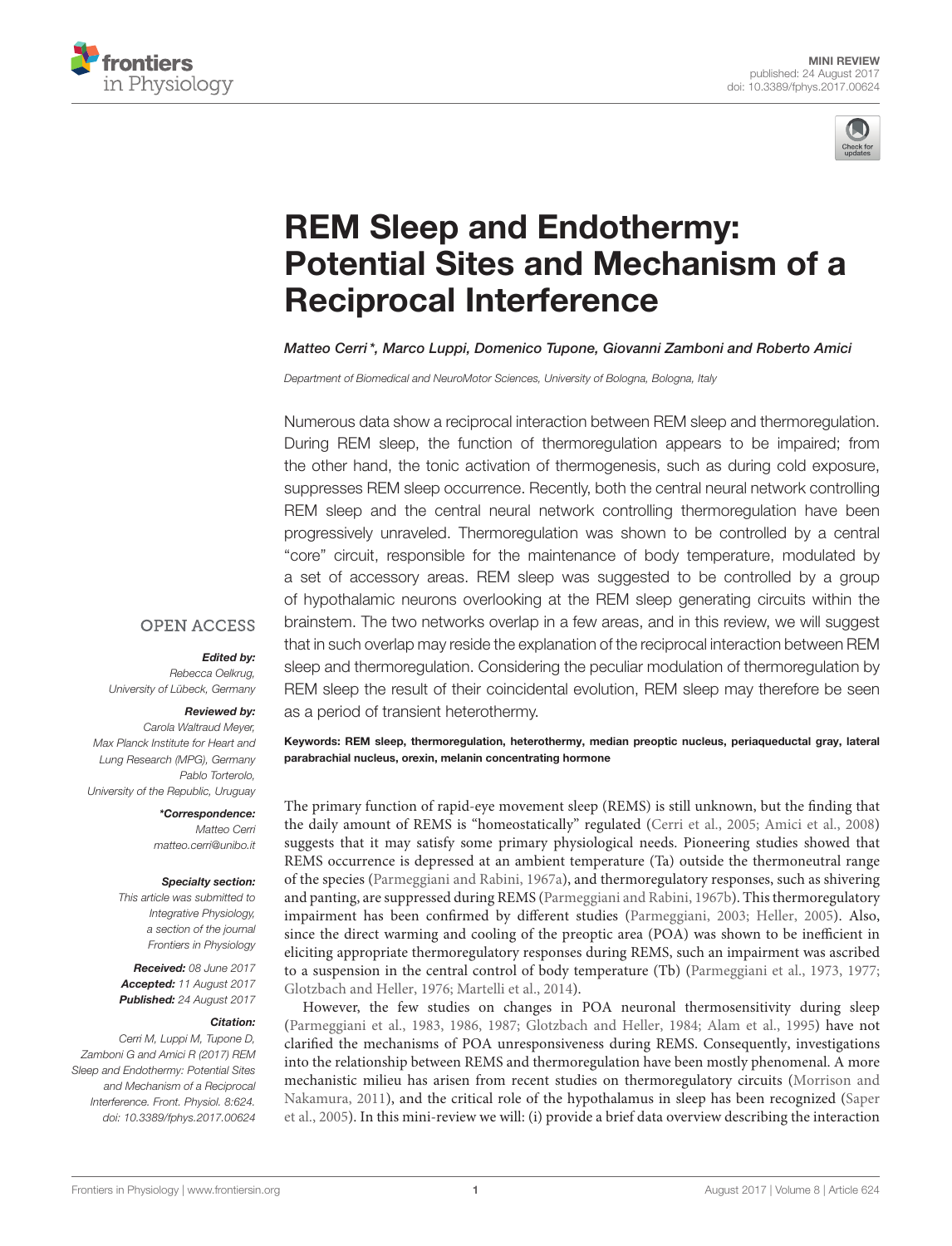between REMS and thermoregulation; (ii) summarize the central networks regulating REMS and Tb and the areas in which they overlap and, (iii) suggest possible mechanisms of the reciprocal interaction between REMS and thermoregulation.

## REM SLEEP AND THERMOREGULATION

Initial studies on the interaction between sleep and thermoregulation were carried out, in different species, at both low and high Tas [\(Parmeggiani and Rabini, 1970;](#page-6-8) Schmidek et al., [1972;](#page-6-9) [Haskell et al., 1981;](#page-5-6) [Sichieri and Schmidek, 1984\)](#page-6-10). They showed that REMS amount plotted against Ta values took the shape of an inverted U curve, with a maximum value moving in accordance with acclimation to Ta. In rats, the peak of REMS occurrence defined a thermoneutral zone (TNZ) that was narrower than that delimited by the minimal  $O_2$  consumption [\(Szymusiak and Satinoff, 1981\)](#page-6-11). Thus, REMS occurrence is influenced by thermoregulation and declines at Tas beyond the TNZ limits. In accordance with this, not only REMS expression is higher at the circadian nadir of Tb, but also the two rhythms are phase-locked in free-running conditions [\(Lee et al., 2009\)](#page-5-7).

It is worth noting that, in the latter condition, REMS occurrence is preceded, during Wake and NREM sleep (NREMS), by postural adjustments that optimize thermal exchanges [\(Parmeggiani, 1980\)](#page-5-8); the potential inhibition of REMS occurrence according to Ta belongs to the same repertoire of behavioral thermoregulation. In the rat, the efficacy of this mechanism is revealed by the observation that, during the acclimation to Tas close to the TNZ boundaries, REMS occurrence is initially reduced and then restored to control levels in about 1 week [\(Mahapatra et al., 2005;](#page-5-9) [Kaushik et al., 2012\)](#page-5-10).

Since endothermic homeotherms evolved with a Tb that was much closer to the upper than to the lower limit of their lethal core temperature, the interaction between REMS and thermoregulation has mostly been addressed within the wider span of cold defense mechanisms. In the rat, this approach showed that REMS is reduced proportionally to Ta and that the REMS debt is fully recovered, following the return to TNZ, through a mechanism based on the frequency rather than the duration of episodes [\(Cerri et al., 2005;](#page-4-0) [Amici et al., 2008\)](#page-4-1). This pattern, qualitatively described in early reports (Schmidek et al., [1972;](#page-6-9) [Sichieri and Schmidek, 1984\)](#page-6-10), appears to conform to the energetic constrains of polyphasic sleep in small mammals [\(Capellini et al., 2008\)](#page-4-3).

Long-term selective REMS deprivation studies have been performed in the rat [\(Rechtschaffen et al., 1983\)](#page-6-12). The results showed that animals progressively developed a severe hypothermia, caused by an increase in heat loss (Bergmann et al., [1989\)](#page-4-4). This appeared to be counteracted by behavioral thermoregulation, since deprived animals were able to select progressively higher Tas in a thermal gradient [\(Prete et al., 1991\)](#page-6-13), but not by an increase in metabolic rate, which was concomitant with an incremental hyperphagia. These results were further clarified by the finding, in REMS-deprived rats, of an increased expression of the uncoupling protein-1 in the brown adipose tissue (BAT) and a decrease in leptin secretion (Koban and

Swinson, [2005\)](#page-5-11). Thus, it appears that a long-lasting deficiency of periods of central thermoregulatory unresponsiveness, represented by REMS, will progress to a malfunctioning of the different thermoeffector loops balancing Tb [\(Romanovsky,](#page-6-14) [2007\)](#page-6-14).

The onset of REMS is characterized by an increase in hypothalamic temperature (Thy) [\(Kawamura and Sawyer, 1965\)](#page-5-12), which is usually in the range of decimals of a degree and evident even outside the TNZ [\(Parmeggiani, 2003\)](#page-5-0). This change was conditionally coupled to the increase in cerebral blood flow characterizing REMS [\(Franzini, 1992\)](#page-5-13) until it was shown that it mainly depends on an larger increase in the flow from vertebral arteries compared to that from carotid arteries, the former circle supplying the brain with warmer blood than the latter (Azzaroni and Parmeggiani, [1993\)](#page-4-5).

The thermal irrelevance of the Thy increase during REMS episodes contrasts with its strictly controlled decrease, during NREMS episodes leading to REMS occurrence (Parmeggiani et al., [1975\)](#page-5-14). With respect to this, a quantitative study on the slope of that decrease showed the possibility to predict the onset of REMS within a 1 min interval [\(Capitani et al., 2005\)](#page-4-6).

The thermal irresponsiveness of POA, decrease in the overall  $O_2$  consumption and increase in the overall heat loss [\(Roussel and Bittel, 1979;](#page-6-15) [Schmidek et al., 1983\)](#page-6-16), probably due to changes in peripheral vasomotion in opposition to a homeothermic control of Tb [\(Parmeggiani et al., 1977;](#page-6-3) Franzini et al., [1982;](#page-5-15) [Alfoldi et al., 1990\)](#page-4-7), support the view that REMS is a poikilothermic state, while Wake and NREMS remain homeothermic [\(Parmeggiani, 2003\)](#page-5-0).

By taking into account the autonomic irregularities associated with REMS [\(Parmeggiani, 1980;](#page-5-8) [Amici et al.,](#page-4-8) [2014\)](#page-4-8) this dichotomy may be extended to systemic physiological regulations, indicating a poikilostatic control for REMS and the permanence of a homeostatic control for Wake and NREMS [\(Parmeggiani, 2003\)](#page-5-0). According to this view, POA thermal irresponsiveness depends on an impairment of diencephalic integrative activity. Thus, physiological regulation during REMS should mainly operate through a brainstem reflex activity, destitute of the hypothalamic control [\(Parmeggiani,](#page-5-0) [2003\)](#page-5-0). However, hypothalamic osmoregulation, which is phylogenetically older than thermoregulation, is not impaired during REMS [\(Luppi et al., 2010\)](#page-5-16), and REMS occurrence is hardly affected by a long-lasting water deprivation (Martelli et al., [2012\)](#page-5-17). These results raise the possibility that the distinctive trait of REMS is the development of a poikilothermic condition, and this may be the reason why REMS occurrence is so intensely influenced by thermoregulation.

## THE CENTRAL CIRCUITS CONTROLLING REM SLEEP AND THERMOREGULATION

#### The Central Network Controlling REM Sleep

The neural network controlling REMS onset was initially outlined in the cat [\(Jouvet, 1962\)](#page-5-18) and, later, in the rat [\(Luppi et al.,](#page-5-19) [2014,](#page-5-19) [2017\)](#page-5-20). In the cat, a central role in REMS generation has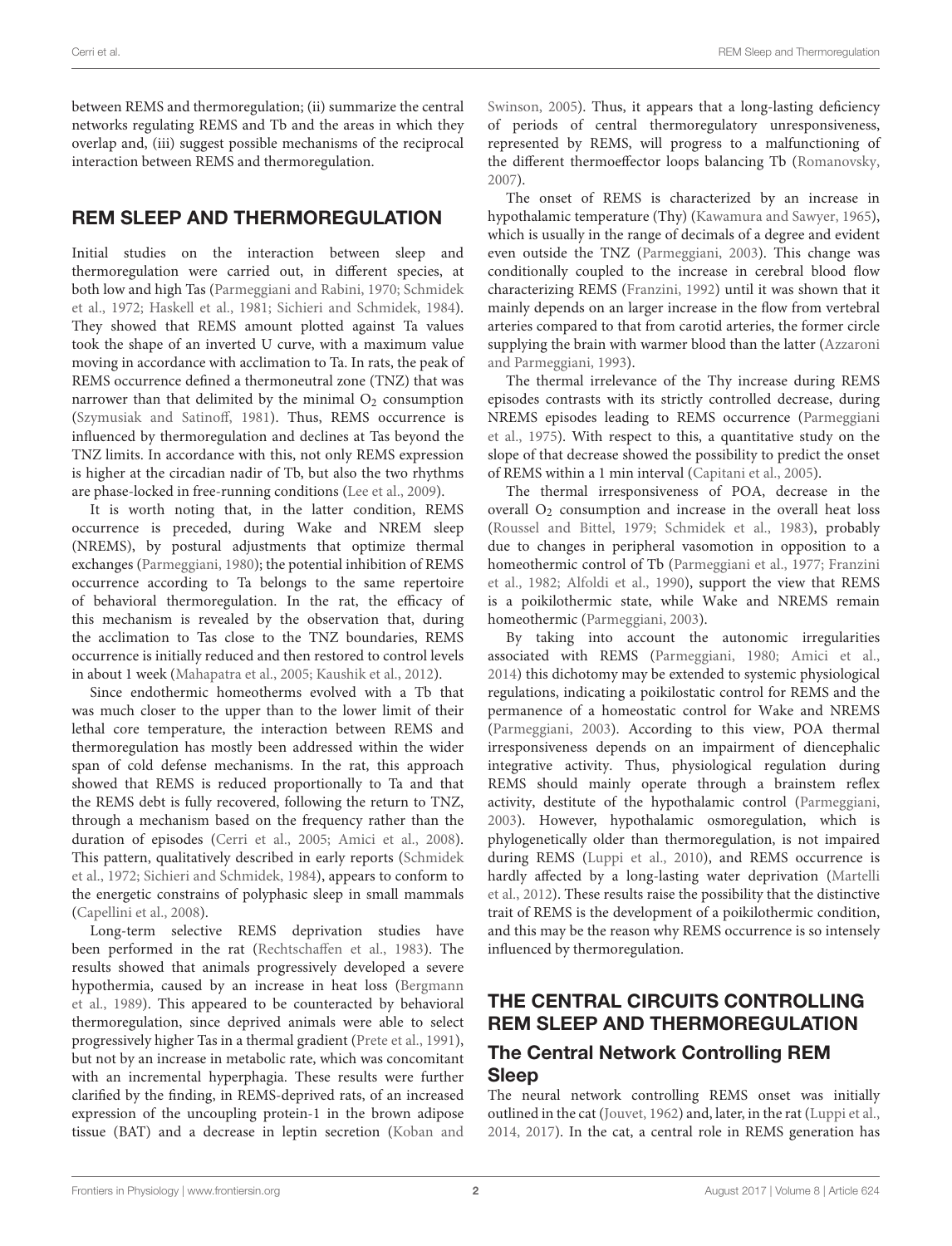been attributed to pontine cholinoceptive/cholinergic neurons [\(Vanni-Mercier et al., 1989;](#page-6-17) [Sakai and Koyama, 1996\)](#page-6-18). In the rat, the crucial role of pontine structures in REMS generation has been confirmed, and general agreement has been reached regarding the prominent role of REMS-on glutamatergic neurons of the sublaterodorsal tegmental nucleus (SLD) [\(Luppi et al.,](#page-5-19) [2014,](#page-5-19) [2017\)](#page-5-20). Projections from SLD have been shown to activate neural networks underlying both brain cortical and somatic hallmarks of REMS [\(Luppi et al., 2014,](#page-5-19) [2017\)](#page-5-20).

SLD neurons receive a tonic excitatory glutamatergic input from different brain areas and are kept inhibited during Wake and NREMS by projections from REMS-off neurons of the ventrolateral periaqueductal gray (VlPAG) and the dorsal deep mesencephalic reticular nuclei (dDPMe) (Luppi et al., [2014,](#page-5-19) [2017\)](#page-5-20). VlPAG/dDPMe REMS-off neurons are excited by both orexin neurons in the lateral hypothalamus (LH) and monoaminergic neurons in the brainstem and tuberomammillary wake-promoting areas.

The inhibition of these VlPAG/dDPMe REMS-off neurons is apparently crucial for REMS onset. Active inhibition is promoted by a sub-population of VlPAG GABAergic REMS-on neurons, while disfacilitation is due to the suppression of firing, during REMS, of monoaminergic wake-promoting neurons, to which GABAergic REMS-on VlPAG neurons also send their terminals. It has been proposed that further inhibitory inputs arise from ascending GABAergic projections from the medulla in both rats [\(Luppi et al., 2014,](#page-5-19) [2017\)](#page-5-20) and mice [\(Weber et al., 2015\)](#page-6-19).

A crucial role in the inhibition of VlPAG/dDPMe REMSoff neurons is played by REMS-on neurons of the posterior hypothalamus, including LH, zona incerta, and perifornical hypothalamus, many of which release GABAand/or the peptide melanin-concentrating hormone (MCH) [\(Luppi et al., 2014,](#page-5-19) [2017\)](#page-5-20). In fact, this group of neurons is considered the "master generator" of REMS [\(Luppi et al., 2014\)](#page-5-19). The central role of the hypothalamic MCH/GABAergic neurons in REMS occurrence has been underlined by optogenetic and chemogenetic studies in rats [\(Jego et al., 2013\)](#page-5-21) and mice [\(Vetrivelan et al., 2016\)](#page-6-20), respectively. MCH neurons, inhibited by monoaminergic wakepromoting neurons, may also contribute to the active inhibition of orexin neurons in the LH during REMS.

At a preoptic-hypothalamic level, the median preoptic nucleus (MnPO) and the ventrolateral preoptic nucleus (VLPO) play a role in REMS regulation [\(Gvilia et al., 2006;](#page-5-22) [Dentico et al.,](#page-4-9) [2009\)](#page-4-9). In both structures, the degree of cellular activity appears to be related to the homeostatic need for REMS, which, increases during REMS deprivation and decreases during the following REMS rebound. It has been suggested that both structures are part of the network for the switching-off of the brainstem and hypothalamic wake-promoting centers when sleep need is increased, but the MnPO has been shown to have a closer link with REMS regulation [\(Szymusiak and McGinty, 2008;](#page-6-21) McKinley et al., [2015\)](#page-5-23). A similar REMS-related pattern has been found at the pontine level in the Lateral Parabrachial Nucleus (lPBN), largely active during both REMS deprivation and the following REMS rebound [\(Verret et al., 2005\)](#page-6-22).

## The Central Network Controlling Thermoregulation

Research in thermoregulation has led to a better definition of the neural pathways through which cutaneous thermal receptors activate BAT thermogenesis, as well as shivering thermogenesis, and cutaneous vasoconstriction (CVC) for heat retention, necessary for cold defense [\(Cano et al., 2003;](#page-4-10) Nakamura and Morrison, [2007,](#page-5-24) [2008,](#page-5-25) [2010,](#page-5-26) [2011;](#page-5-27) [Morrison and Nakamura,](#page-5-5) [2011;](#page-5-5) [Morrison et al., 2012\)](#page-5-28).

Cold and warm signals from the skin are transmitted, through glutamatergic second order ascending neurons from the dorsal horn to the externolateral- (el) and dorsolateral- (dl) PBN neurons, respectively. From here, elPBN glutamatergic neurons convey the cold thermal signal to the GABAergic Median preoptic (MnPO) neurons [\(Tan et al., 2016\)](#page-6-23), which in turn inhibit the warm-sensitive GABAergic neurons within the medial preoptic (MPO) projecting to the dorso-medial hypothalamus (DMH) and raphe pallidus (RPa). This leads to an increased activity of thermogenesis-promoting neurons in the DMH, which provide the main excitatory drive for the rostral RPa (rRPa) premotor neurons with consequent activation of thermogenesis [\(Morrison et al., 1999;](#page-5-29) [Cerri et al., 2010\)](#page-4-11). Alternatively, warm thermal signals retransmitted by dlPBN glutamatergic neurons activate the MnPO glutamatergic neurons, which in turn activate MPO GABAergic neurons projecting to the DMH and rRPa. This leads to an inhibition of thermogenesis-promoting neurons in the DMH, reducing the excitatory drive to the rRPa premotor neurons. The inhibition of RPa neurons increases thermal dissipation and leads to a reduction in body temperature (Cerri et al., [2010,](#page-4-11) [2013\)](#page-4-12).

The thermoregulatory network sends its branches to several brain areas that control metabolic, cardiovascular, osmolar and respiratory functions and, conversely, receives feedback from these areas, thus modulating thermoregulatory responses [\(Morrison et al., 2014\)](#page-5-30). Among these areas, the role of the LH and the PAG is of particular interest in the context of this review.

Two relevant populations of neurons that modulate thermoregulation are located within the LH: orexin neurons and MCH neurons. Orexin neurons send direct projections to the rRPa [\(Oldfield et al., 2002;](#page-5-31) [Berthoud et al., 2005;](#page-4-13) Tupone et al., [2011\)](#page-6-24), are directly involved in the modulation of BAT thermogenesis [\(Tupone et al., 2011;](#page-6-24) [Luong and Carrive, 2012\)](#page-5-32), are indispensable to mediate the prostaglandin E2-induced fever, and are necessary for the defense against environmental cooling in mice [\(Takahashi et al., 2013\)](#page-6-25). MCH signal deficiency has been shown to increase Tb [\(Ahnaou et al., 2011;](#page-4-14) [Takase et al., 2014\)](#page-6-26).

PAG neurons receive projections from the main thermoregulatory hypothalamic nuclei [\(Rizvi et al., 1992;](#page-6-27) [Yoshida et al., 2005\)](#page-6-28) and project directly to the rRPa (Hermann et al., [1997\)](#page-5-33) and, multi-synaptically, to BAT [\(Cano et al., 2003\)](#page-4-10), mostly from the ventromedial and the ventrolateral regions, respectively. The caudal portion of the lateral PAG contains BAT sympatho-excitatory neurons [\(Chen et al., 2002;](#page-4-15) Nakamura and Morrison, [2007\)](#page-5-24), whereas the rostral PAG contains BAT sympatho-inhibitory neurons [\(Rathner and Morrison, 2006\)](#page-6-29).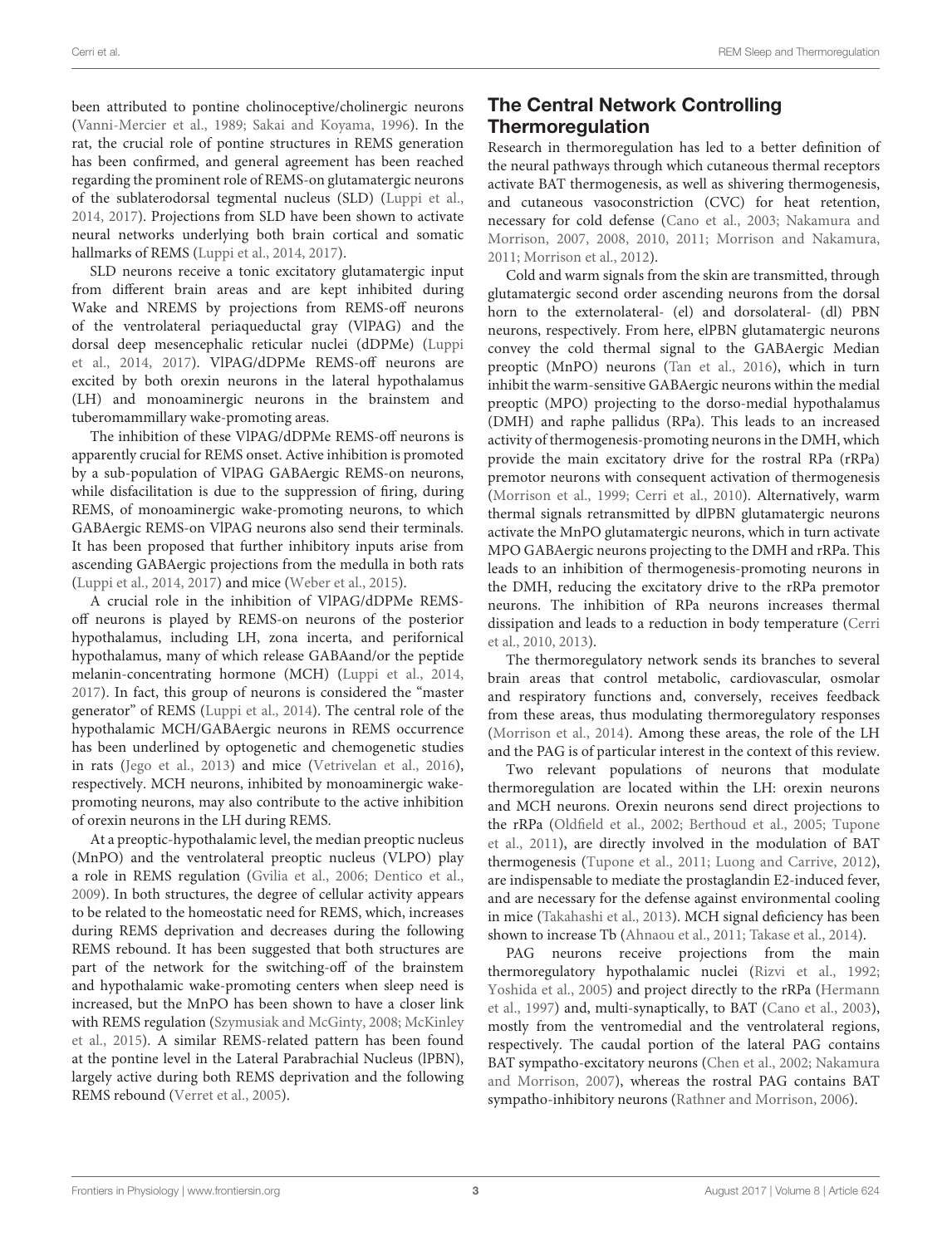### POTENTIAL SITES AND MECHANISMS AT THE BASE OF THE INTERACTION BETWEEN REM SLEEP AND THERMOREGULATION

The tight reciprocal link between REMS and thermoregulation suggests the existence of mechanisms underlying this interaction at the level of the brain areas shared by the two regulatory networks. In fact, it is noteworthy that the sleep network and the thermoregulation network overlap in some brain areas (**[Figure 1](#page-3-0)**). This overlap is particularly evident in the case of the LH, where two populations of wake-promoting neurons, expressing orexin [\(Adamantidis et al., 2007\)](#page-4-16) or GABA (Venner et al., [2016\)](#page-6-30), are intermingled with a population of REMSpromoting neurons expressing GABA and MCH [\(Hanriot et al.,](#page-5-34) [2007\)](#page-5-34). MCH neurons are also segregated from the orexin neurons [\(Kerman et al., 2007\)](#page-5-35), and send reciprocal connections to each other [\(Guan et al., 2002\)](#page-5-36). The entire area also has relevant effects on thermoregulation and behavioral state regulation when activated [\(Cerri and Morrison, 2005;](#page-4-17) [Di Cristoforo et al., 2015\)](#page-5-37), or inhibited [\(Cerri et al., 2014\)](#page-4-18). In particular, the LH inhibition by the local delivery of the GABA-A agonist muscimol led to REMS suppression in rats [\(Clement et al., 2012;](#page-4-19) [Cerri et al., 2014\)](#page-4-18).

Another overlap between the two networks occurs at the POA level, in particular, the MnPO. The MnPO is a very important integrative site for homeostatic function, since it receives inputs from different sensory pathways and contains osmoresponsive, thermoresponsive, and sleep-related neurons, which, to some extent, reciprocally interact [\(McKinley et al.,](#page-5-23) [2015\)](#page-5-23). Intrinsic MnPO GABAergic neurons, which are activated by projections from the elPBN might directly or indirectly inhibit the REMS-related neurons in the MnPO, contributing to Wake enhancement and REMS suppression at a low Ta.

A further possible site of overlap between REMS regulation and thermoregulation is the VlPAG. On one hand, a consistent number of either REMS-off or REMS-on neurons have been found in VlPAG [\(Sapin et al., 2009\)](#page-6-31). On the other hand, neurons from this region directly project to the RPa [\(Hermann et al., 1997;](#page-5-33) [Cano et al., 2003\)](#page-4-10), some of which are able to indirectly promote BAT activity [\(Chen et al., 2002;](#page-4-15) [Nakamura and Morrison, 2007\)](#page-5-24). However, these neurons appear to be differently controlled. In fact, while REMS-off neurons are apparently kept active by orexinergic and monoaminergic afferents [\(Luppi et al., 2014,](#page-5-19) [2017\)](#page-5-20), thermoregulatory neurons apparently receive inputs from the DMH/dorsal hypothalamic area [\(Yoshida et al., 2005\)](#page-6-28) and the MPO [\(Rizvi et al., 1992\)](#page-6-27). As discussed by others [\(Martelli et al.,](#page-5-38) [2013\)](#page-5-38), a further possible site of overlap can be found at the level of the lPBN, since lPBN neurons may influence REMS occurrence via direct projections to the SLD [\(Boissard et al., 2003\)](#page-4-20).

#### **CONCLUSIONS**

A way to consider changes in the activity of MnPO in REMS deprivation and recovery [\(Gvilia et al., 2006;](#page-5-22) [Dentico et al., 2009\)](#page-4-9) is that this nucleus belongs to a preoptic set which is thought to form, with the DMH, a visceromotor pattern generator (HVPG)



<span id="page-3-0"></span>

[\(Thompson and Swanson, 2003\)](#page-6-32). As suggested by the normality of fluid regulation [\(Luppi et al., 2010;](#page-5-16) [Martelli et al., 2012\)](#page-5-17), the thermal irresponsiveness of POA may change the visceromotor response patterns of HPVG.

The clamping of Thy, during REMS, by a diathermic warming of the thermally irresponsive POA, doubled episode duration even at a Ta well below the lower limit of TNZ (Parmeggiani et al., [1974\)](#page-6-33), and this extra REMS was fully accounted for within deprivation-recovery processes [\(Parmeggiani et al., 1980\)](#page-6-34). This increase in REMS duration may be interpreted as a direct thermal effect on sleep-regulating circuits, whereas hypothermia has the opposite effect [\(Jones et al., 2008;](#page-5-39) [Del Vecchio et al.,](#page-4-21) [2014\)](#page-4-21). However, its striking efficacy may, alternatively, be viewed as a sign that Thy is monitored by POA before REMS onset, and by the DMH subdivision of HPVG during its occurrence. Along these lines, the diathermic warming of POA did not change c-FOS expression in that area, but suppressed a c-FOS increase induced in DMH by previous cold exposure (Yoshida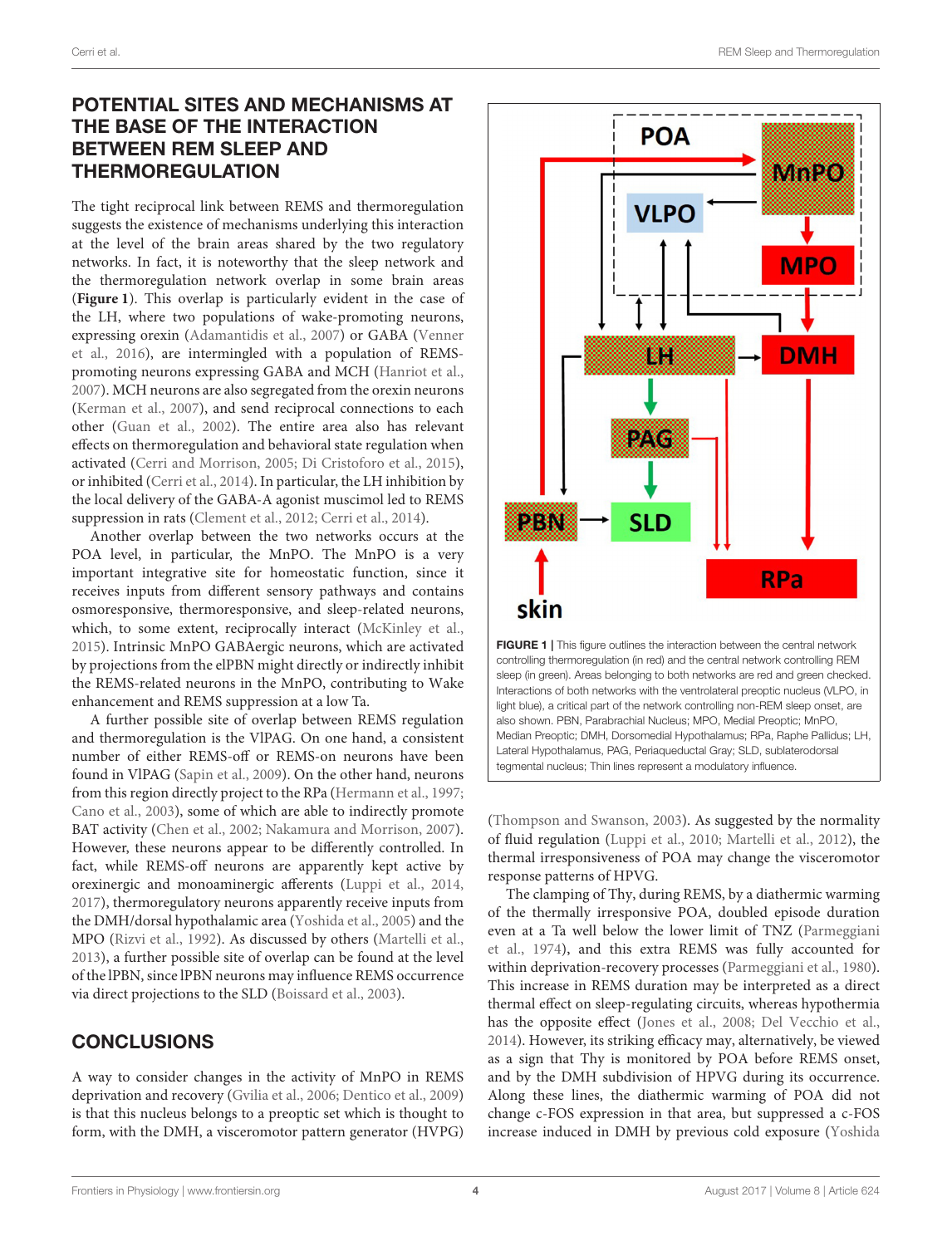et al., [2002\)](#page-6-35). The potential role for DMH in the peculiar thermoregulatory set of REMS is further supported by the finding that a transection separating POA from DMH transforms the input of peripheral thermoreceptors into a response, by thermal effectors, that is directly proportional to Ta (inverted thermoregulation) [\(Tupone et al., 2017\)](#page-6-36).

Thus, taken together, these results suggest that REMS may be considered as a transient heterothermic state fulfilling, within the far-reaching protection of a rest period, specific needs of endotherms brain activity, rather than energy saving. This view appears in line with the hypothesis of a coevolution of REMS and thermoregulation [\(Lee Kavanau, 2002\)](#page-5-40) and the observation of an occurrence of REMS-like episodes in hibernating lemurs only at the highest Ta still compatible with torpor [\(Krystal et al., 2013;](#page-5-41) [Blanco et al., 2016\)](#page-4-22).

On these bases, the interplay between REMS and thermoregulation may be linked to the simultaneous evolution of the two functions, and the sharing of regulatory areas may be the results of some evolutionary constraint in

#### **REFERENCES**

- <span id="page-4-16"></span>Adamantidis, A. R., Zhang, F., Aravanis, A. M., Deisseroth, K., and de Lecea, L. (2007). Neural substrates of awakening probed with optogenetic control of hypocretin neurons. Nature 450, 420–424. doi: [10.1038/nature06310](https://doi.org/10.1038/nature06310)
- <span id="page-4-14"></span>Ahnaou, A., Dautzenberg, F. M., Huysmans, H., Steckler, T., and Drinkenburg, W. H. (2011). Contribution of melanin-concentrating hormone (MCH1) receptor to thermoregulation and sleep stabilization: evidence from MCH1 (-/-) mice. Behav. Brain Res. 218, 42–50. doi: [10.1016/j.bbr.2010.11.019](https://doi.org/10.1016/j.bbr.2010.11.019)
- <span id="page-4-2"></span>Alam, M. N., McGinty, D., and Szymusiak, R. (1995). Preoptic/anterior hypothalamic neurons: thermosensitivity in rapid eye movement sleep. Am. J. Physiol. 269(5 Pt 2), R1250–R1257.
- <span id="page-4-7"></span>Alfoldi, P., Rubicsek, G., Cserni, G., and Obal, F. Jr. (1990). Brain and core temperatures and peripheral vasomotion during sleep and wakefulness at various ambient temperatures in the rat. Pflugers Arch. 417, 336–341. doi: [10.1007/BF00371001](https://doi.org/10.1007/BF00371001)
- <span id="page-4-8"></span>Amici, R., Bastianini, S., Berteotti, C., Cerri, M., Del Vecchio, F., Lo Martire, V., et al. (2014). Sleep and bodily functions: the physiological interplay between body homeostasis and sleep homeostasis. Arch. Ital. Biol. 152, 66–78. doi: [10.12871/000298292014232](https://doi.org/10.12871/000298292014232)
- <span id="page-4-1"></span>Amici, R., Cerri, M., Ocampo-Garces, A., Baracchi, F., Dentico, D., Jones, C. A., et al. (2008). Cold exposure and sleep in the rat: REM sleep homeostasis and body size. Sleep 31, 708–715. doi: [10.1093/sleep/31.5.708](https://doi.org/10.1093/sleep/31.5.708)
- <span id="page-4-5"></span>Azzaroni, A., and Parmeggiani, P. L. (1993). Mechanisms underlying hypothalamic temperature changes during sleep in mammals. Brain Res. 632, 136–142. doi: [10.1016/0006-8993\(93\)91148-L](https://doi.org/10.1016/0006-8993(93)91148-L)
- <span id="page-4-4"></span>Bergmann, B. M., Everson, C. A., Kushida, C. A., Fang, V. S., Leitch, C. A., Schoeller, D. A., et al. (1989). Sleep deprivation in the rat: V. Energy use and mediation. Sleep 12, 31–41. doi: [10.1093/sleep/12.1.31](https://doi.org/10.1093/sleep/12.1.31)
- <span id="page-4-13"></span>Berthoud, H. R., Patterson, L. M., Sutton, G. M., Morrison, C., and Zheng, H. (2005). Orexin inputs to caudal raphe neurons involved in thermal, cardiovascular, and gastrointestinal regulation. Histochem. Cell Biol. 123, 147–156. doi: [10.1007/s00418-005-0761-x](https://doi.org/10.1007/s00418-005-0761-x)
- <span id="page-4-22"></span>Blanco, M. B., Dausmann, K. H., Faherty, S. L., Klopfer, P., Krystal, A. D., Schopler, R., et al. (2016). Hibernation in a primate: does sleep occur? R. Soc. Open Sci. 3:160282. doi: [10.1098/rsos.160282](https://doi.org/10.1098/rsos.160282)
- <span id="page-4-20"></span>Boissard, R., Fort, P., Gervasoni, D., Barbagli, B., and Luppi, P.H. (2003). Localization of the GABAergic and non-GABAergic neurons projecting to the sublaterodorsal nucleus and potentially gating paradoxical sleep onset. Eur. J. Neurosci. 18, 1627–1639. doi: [10.1046/j.1460-9568.2003.02861.x](https://doi.org/10.1046/j.1460-9568.2003.02861.x)
- <span id="page-4-10"></span>Cano, G., Passerin, A. M., Schiltz, J. C., Card, J. P., Morrison, S. F., and Sved, A. F. (2003). Anatomical substrates for the central control of sympathetic outflow

terms of developmental physiology. Thus, the study of the interaction between REMS and thermoregulation may open new perspectives on how the two functions developed and shed light on the yet unknown purpose of REMS.

## AUTHOR CONTRIBUTIONS

This manuscript is the result of the common effert of MC, ML, DT, GZ, and RA. All the authors contributed to the development of the manuscript.

#### FUNDING

Funding for this paper came from the University of Bologna (RFO).

#### ACKNOWLEDGMENTS

The authors thank Mrs. Melissa Stott for reviewing the English.

to interscapular adipose tissue during cold exposure. J. Comp. Neurol. 460, 303–326. doi: [10.1002/cne.10643](https://doi.org/10.1002/cne.10643)

- <span id="page-4-3"></span>Capellini, I., Nunn, C. L., McNamara, P., Preston, B. T., and Barton, R. A. (2008). Energetic constraints, not predation, influence the evolution of sleep patterning in mammals. Funct. Ecol. 22, 847–853. doi: [10.1111/j.1365-2435.2008.01449.x](https://doi.org/10.1111/j.1365-2435.2008.01449.x)
- <span id="page-4-6"></span>Capitani, P., Cerri, M., Amici, R., Baracchi, F., Jones, C. A., Luppi, M., et al. (2005). Changes in EEG activity and hypothalamic temperature as indices for non-REM sleep to REM sleep transitions. Neurosci. Lett. 383, 182–187. doi: [10.1016/j.neulet.2005.04.009](https://doi.org/10.1016/j.neulet.2005.04.009)
- <span id="page-4-17"></span>Cerri, M., and Morrison, S. F. (2005). Activation of lateral hypothalamic neurons stimulates brown adipose tissue thermogenesis. Neuroscience 135, 627–638. doi: [10.1016/j.neuroscience.2005.06.039](https://doi.org/10.1016/j.neuroscience.2005.06.039)
- <span id="page-4-18"></span>Cerri, M., Del Vecchio, F., Mastrotto, M., Luppi, M., Martelli, D., Perez, E., et al. (2014). Enhanced slow-wave EEG activity and thermoregulatory impairment following the inhibition of the lateral hypothalamus in the rat. PLoS ONE 9:e112849. doi: [10.1371/journal.pone.0112849](https://doi.org/10.1371/journal.pone.0112849)
- <span id="page-4-12"></span>Cerri, M., Mastrotto, M., Tupone, D., Martelli, D., Luppi, M., Perez, E., et al. (2013). The inhibition of neurons in the central nervous pathways for thermoregulatory cold defense induces a suspended animation state in the rat. J. Neurosci. 33, 2984–2993. doi: [10.1523/JNEUROSCI.3596-12.2013](https://doi.org/10.1523/JNEUROSCI.3596-12.2013)
- <span id="page-4-0"></span>Cerri, M., Ocampo-Garces, A., Amici, R., Baracchi, F., Capitani, P., Jones, C. A., et al. (2005). Cold exposure and sleep in the rat: effects on sleep architecture and the electroencephalogram. Sleep 28, 694–705. doi: [10.1093/sleep/28.6.694](https://doi.org/10.1093/sleep/28.6.694)
- <span id="page-4-11"></span>Cerri, M., Zamboni, G., Tupone, D., Dentico, D., Luppi, M., Martelli, D., et al. (2010). Cutaneous vasodilation elicited by disinhibition of the caudal portion of the rostral ventromedial medulla of the free-behaving rat. Neuroscience 165, 984–995. doi: [10.1016/j.neuroscience.2009.10.068](https://doi.org/10.1016/j.neuroscience.2009.10.068)
- <span id="page-4-15"></span>Chen, X. M., Nishi, M., Taniguchi, A., Nagashima, K., Shibata, M., and Kanosue, K. (2002). The caudal periaqueductal gray participates in the activation of brown adipose tissue in rats. Neurosci. Lett. 331, 17–20. doi: [10.1016/S0304-3940\(02\)00757-7](https://doi.org/10.1016/S0304-3940(02)00757-7)
- <span id="page-4-19"></span>Clement, O., Sapin, E., Libourel, P. A., Arthaud, S., Brischoux, F., Fort, P., et al. (2012). The lateral hypothalamic area controls paradoxical (REM) sleep by means of descending projections to brainstem GABAergic neurons. J. Neurosci. 32, 16763–16774. doi: [10.1523/JNEUROSCI.1885-12.2012](https://doi.org/10.1523/JNEUROSCI.1885-12.2012)
- <span id="page-4-21"></span>Del Vecchio, F., Nalivaiko, E., Cerri, M., Luppi, M., and Amici, R. (2014). Provocative motion causes fall in brain temperature and affects sleep in rats. Exp. Brain Res. 232, 2591–2599. doi: [10.1007/s00221-014-3899-8](https://doi.org/10.1007/s00221-014-3899-8)
- <span id="page-4-9"></span>Dentico, D., Amici, R., Baracchi, F., Cerri, M., Del Sindaco, E., Luppi, M., et al. (2009). c-Fos expression in preoptic nuclei as a marker of sleep rebound in the rat. Eur. J. Neurosci. [30, 651–661. doi: 10.1111/j.1460-9568.2009.](https://doi.org/10.1111/j.1460-9568.2009.06848.x) 06848 x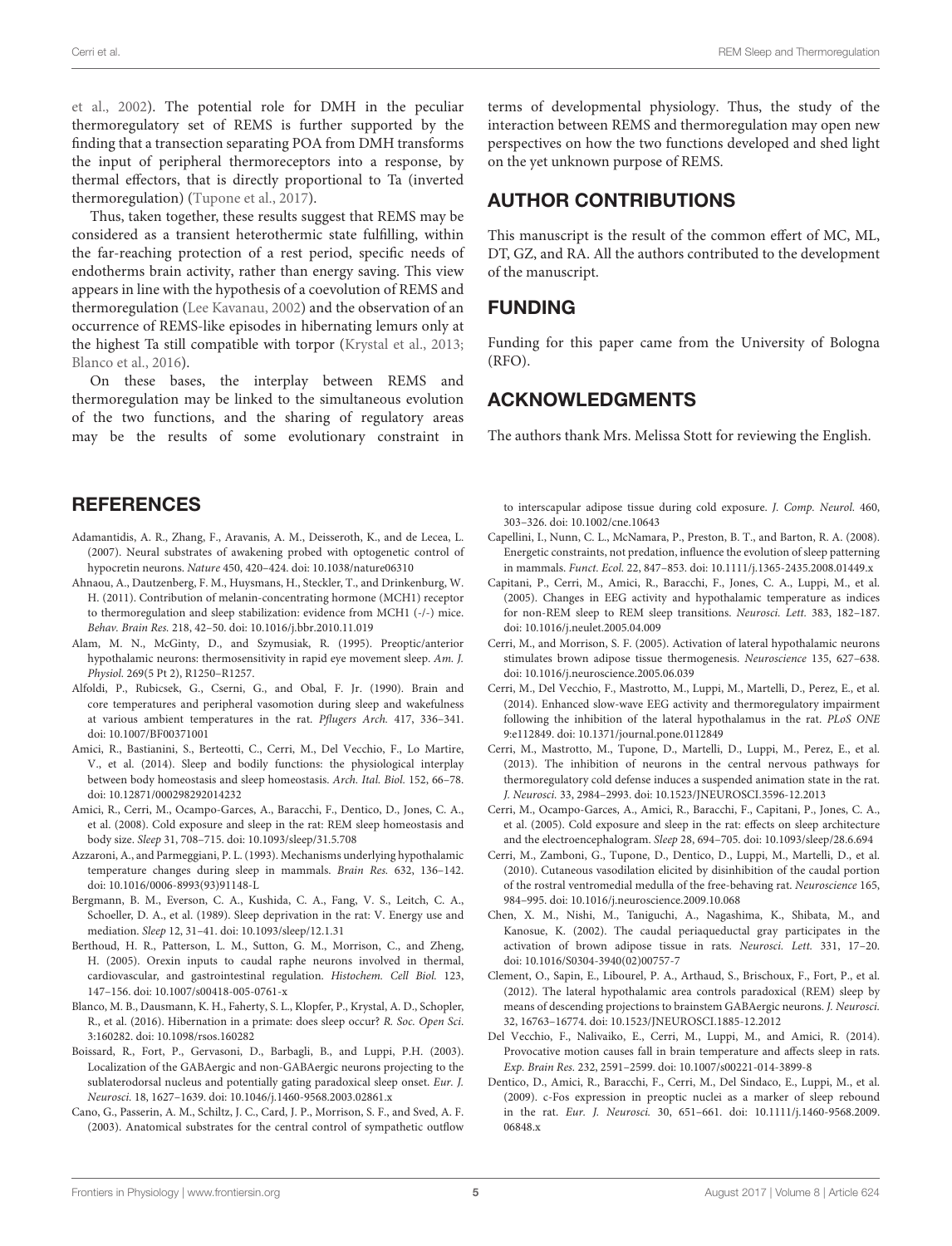- <span id="page-5-37"></span>Di Cristoforo, A., Cerri, M., Del Vecchio, F., Hitrec, T., Luppi, M., Perez, E., et al. (2015). Wake-sleep, thermoregulatory, and autonomic effects of cholinergic activation of the lateral hypothalamus in the rat: a pilot study. Arch. Ital. Biol. 153, 67–76. doi: [10.12871/000398292015232](https://doi.org/10.12871/000398292015232)
- <span id="page-5-13"></span>Franzini, C. (1992). Brain metabolism and blood flow during sleep. J. Sleep Res.. 1, 3–16. doi: [10.1111/j.1365-2869.1992.tb00002.x](https://doi.org/10.1111/j.1365-2869.1992.tb00002.x)
- <span id="page-5-15"></span>Franzini, C., Cianci, T., Lenzi, P., and Guidalotti, P. L. (1982). Neural control of vasomotion in rabbit ear is impaired during desynchronized sleep. Am. J. Physiol. 243, R142–146.
- <span id="page-5-2"></span>Glotzbach, S. F., and Heller, H. C. (1976). Central nervous regulation of body temperature during sleep. Science 194, 537–539. doi: [10.1126/science.973138](https://doi.org/10.1126/science.973138)
- <span id="page-5-4"></span>Glotzbach, S. F., and Heller, H. C. (1984). Changes in the thermal characteristics of hypothalamic neurons during sleep and wakefulness. Brain Res. 309, 17–26. doi: [10.1016/0006-8993\(84\)91006-0](https://doi.org/10.1016/0006-8993(84)91006-0)
- <span id="page-5-36"></span>Guan, J. L., Uehara, K., Lu, S., Wang, Q. P., Funahashi, H., Sakurai, T., et al. (2002). Reciprocal synaptic relationships between orexin- and melanin-concentrating hormone-containing neurons in the rat lateral hypothalamus: a novel circuit implicated in feeding regulation. Int. J. Obes. Relat. Metab. Disord. 26, 1523–1532. doi: [10.1038/sj.ijo.0802155](https://doi.org/10.1038/sj.ijo.0802155)
- <span id="page-5-22"></span>Gvilia, I., Xu, F., McGinty, D., and Szymusiak, R. (2006). Homeostatic regulation of sleep: a role for preoptic area neurons. J. Neurosci. 26, 9426–9433. doi: [10.1523/JNEUROSCI.2012-06.2006](https://doi.org/10.1523/JNEUROSCI.2012-06.2006)
- <span id="page-5-34"></span>Hanriot, L., Camargo, N., Courau, A. C., Leger, L., Luppi, P. H., and Peyron, C. (2007). Characterization of the melanin-concentrating hormone neurons activated during paradoxical sleep hypersomnia in rats. J. Comp. Neurol. 505, 147–157. doi: [10.1002/cne.21482](https://doi.org/10.1002/cne.21482)
- <span id="page-5-6"></span>Haskell, E. H., Palca, J. W., Walker, J. M., Berger, R. J., and Heller, H. C. (1981). The effects of high and low ambient temperatures on human sleep stages. Electroencephalogr. Clin. Neurophysiol. 51, 494–501. doi: [10.1016/0013-4694\(81\)90226-1](https://doi.org/10.1016/0013-4694(81)90226-1)
- <span id="page-5-1"></span>Heller, H. C. (2005). "Temperature, Thermoregulation, and Sleep," in Principle and Practice of Sleep Medicine, eds. M. H. Kryger, T. Roth, and W. E. Dement (Philadelphia, PA: Wb Saunders), 292–304.
- <span id="page-5-33"></span>Hermann, D. M., Luppi, P. H., Peyron, C., Hinckel, P., and Jouvet, M. (1997). Afferent projections to the rat nuclei raphe magnus, raphe pallidus and reticularis gigantocellularis pars alpha demonstrated by iontophoretic application of choleratoxin (subunit b). J. Chem. Neuroanat. 13, 1–21. doi: [10.1016/S0891-0618\(97\)00019-7](https://doi.org/10.1016/S0891-0618(97)00019-7)
- <span id="page-5-21"></span>Jego, S., Glasgow, S. D., Herrera, C. G., Ekstrand, M., Reed, S. J., Boyce, R., et al. (2013). Optogenetic identification of a rapid eye movement sleep modulatory circuit in the hypothalamus. Nat. Neurosci. 16, 1637–1643. doi: [10.1038/nn.3522](https://doi.org/10.1038/nn.3522)
- <span id="page-5-39"></span>Jones, C. A., Perez, E., Amici, R., Luppi, M., Baracchi, F., Cerri, M., et al. (2008). Lithium affects REM sleep occurrence, autonomic activity and brain second messengers in the rat. Behav. Brain Res. 187, 254–261. doi: [10.1016/j.bbr.2007.09.017](https://doi.org/10.1016/j.bbr.2007.09.017)
- <span id="page-5-18"></span>Jouvet, M. (1962). Research on the neural structures and responsible mechanisms in different phases of physiological sleep. Arch. Ital. Biol. 100, 125–206.
- <span id="page-5-10"></span>Kaushik, M. K., Kumar, V. M., and Mallick, H. N. (2012). Hypothalamic temperature: a key regulator in homeostatic restoration of sleep during chronic cold exposure in rats. Indian J. Physiol. Pharmacol. 56, 301–313.
- <span id="page-5-12"></span>Kawamura, H., and Sawyer, C. H. (1965). Elevation in brain temperature during paradoxical sleep. Science 150, 912–913. doi: [10.1126/science.150.3698.912](https://doi.org/10.1126/science.150.3698.912)
- <span id="page-5-35"></span>Kerman, I. A., Bernard, R., Rosenthal, D., Beals, J., Akil, H., and Watson, S. J. (2007). Distinct populations of presympathetic-premotor neurons express orexin or melanin-concentrating hormone in the rat lateral hypothalamus. J. Comp. Neurol. 505, 586–601. doi: [10.1002/cne.21511](https://doi.org/10.1002/cne.21511)
- <span id="page-5-11"></span>Koban, M., and Swinson, K. L. (2005). Chronic REM-sleep deprivation of rats elevates metabolic rate and increases UCP1 gene expression in brown adipose tissue. Am. J. Physiol. Endocrinol. Metab. 289, E68–E74. doi: [10.1152/ajpendo.00543.2004](https://doi.org/10.1152/ajpendo.00543.2004)
- <span id="page-5-41"></span>Krystal, A. D., Schopler, B., Kobbe, S., Williams, C., Rakatondrainibe, H., Yoder, A. D., et al. (2013). The relationship of sleep with temperature and metabolic rate in a hibernating primate. PLoS ONE 8:e69914. doi: [10.1371/journal.pone.0069914](https://doi.org/10.1371/journal.pone.0069914)
- <span id="page-5-40"></span>Lee Kavanau, J. (2002). REM and NREM sleep as natural accompaniments of the evolution of warm-bloodedness. Neurosci. Biobehav. Rev. 26, 889–906. doi: [10.1016/S0149-7634\(02\)00088-X](https://doi.org/10.1016/S0149-7634(02)00088-X)
- <span id="page-5-7"></span>Lee, M. L., Swanson, B. E., and de la Iglesia, H. O. (2009). Circadian timing of REM sleep is coupled to an oscillator within the dorsomedial suprachiasmatic nucleus. Curr. Biol. 19, 848–852. doi: [10.1016/j.cub.2009.03.051](https://doi.org/10.1016/j.cub.2009.03.051)
- <span id="page-5-32"></span>Luong, L. N., and Carrive, P. (2012). Orexin microinjection in the medullary raphe increases heart rate and arterial pressure but does not reduce tail skin blood flow in the awake rat. Neuroscience 202, 209–217. doi: [10.1016/j.neuroscience.2011.11.073](https://doi.org/10.1016/j.neuroscience.2011.11.073)
- <span id="page-5-16"></span>Luppi, M., Martelli, D., Amici, R., Baracchi, F., Cerri, M., Dentico, D., et al. (2010). Hypothalamic osmoregulation is maintained across the wake-sleep cycle in the rat. J. Sleep Res. 19, 394–399. doi: [10.1111/j.1365-2869.2009.00810.x](https://doi.org/10.1111/j.1365-2869.2009.00810.x)
- <span id="page-5-19"></span>Luppi, P. H., Adamantidis, A. R., and Fort, P. (2014). "The neurophysiology and neurobiology of sleep," in Sleep Medicine Textbook, eds C. Basssetti, P. Dogasz, and P. Peigneux (Regensburg: European Sleep Research Society), 3–11.
- <span id="page-5-20"></span>Luppi, P. H., Peyron, C., and Fort, P. (2017). Not a single but multiple populations of GABAergic neurons control sleep. Sleep Med. Rev. 32, 85–94. doi: [10.1016/j.smrv.2016.03.002](https://doi.org/10.1016/j.smrv.2016.03.002)
- <span id="page-5-9"></span>Mahapatra, A. P., Mallick, H. N., and Kumar, V. M. (2005). Changes in sleep on chronic exposure to warm and cold ambient temperatures. Physiol. Behav. 84, 287–294. doi: [10.1016/j.physbeh.2004.12.003](https://doi.org/10.1016/j.physbeh.2004.12.003)
- <span id="page-5-3"></span>Martelli, D., Luppi, M., Cerri, M., Tupone, D., Mastrotto, M., Perez, E., et al. (2014). The direct cooling of the preoptic-hypothalamic area elicits the release of thyroid stimulating hormone during wakefulness but not during REM sleep. PLoS ONE 9:e87793. doi: [10.1371/journal.pone.0087793](https://doi.org/10.1371/journal.pone.0087793)
- <span id="page-5-17"></span>Martelli, D., Luppi, M., Cerri, M., Tupone, D., Perez, E., Zamboni, G., et al. (2012). Waking and sleeping following water deprivation in the rat. PLoS ONE 7:e46116. doi: [10.1371/journal.pone.0046116](https://doi.org/10.1371/journal.pone.0046116)
- <span id="page-5-38"></span>Martelli, D., Stanic, D., and Dutschmann, M. (2013). The emerging role of the parabrachial complex in the generation of wakefulness drive and its implication for respiratory control. Respir. Physiol. Neurobiol. 188, 318–323. doi: [10.1016/j.resp.2013.06.019](https://doi.org/10.1016/j.resp.2013.06.019)
- <span id="page-5-23"></span>McKinley, M. J., Yao, S. T., Uschakov, A., McAllen, R. M., Rundgren, M., and Martelli, D. (2015). The median preoptic nucleus: front and centre for the regulation of body fluid, sodium, temperature, sleep and cardiovascular homeostasis. Acta Physiol. 214, 8–32. doi: [10.1111/apha.12487](https://doi.org/10.1111/apha.12487)
- <span id="page-5-28"></span>Morrison, S. F., Madden, C. J., and Tupone, D. (2012). Central control of brown adipose tissue thermogenesis. Front. Endocrinol. 3:5. doi: [10.3389/fendo.2012.00005](https://doi.org/10.3389/fendo.2012.00005)
- <span id="page-5-30"></span>Morrison, S. F., Madden, C. J., and Tupone, D. (2014). Central neural regulation of brown adipose tissue thermogenesis and energy expenditure. Cell Metab. 19, 741–756. doi: [10.1016/j.cmet.2014.02.007](https://doi.org/10.1016/j.cmet.2014.02.007)
- <span id="page-5-5"></span>Morrison, S. F., and Nakamura, K. (2011). Central neural pathways for thermoregulation. Front. Biosci. 16, 74–104. doi: [10.2741/3677](https://doi.org/10.2741/3677)
- <span id="page-5-29"></span>Morrison, S. F., Sved, A. F., and Passerin, A. M. (1999). GABA-mediated inhibition of raphe pallidus neurons regulates sympathetic outflow to brown adipose tissue. Am. J. Physiol. 276(2 Pt 2), R290–R297.
- <span id="page-5-24"></span>Nakamura, K., and Morrison, S. F. (2007). Central efferent pathways mediating skin cooling-evoked sympathetic thermogenesis in brown adipose tissue. Am. J. Physiol. Regul. Integr. Comp. Physiol. 292, R127–136. doi: [10.1152/ajpregu.00427.2006](https://doi.org/10.1152/ajpregu.00427.2006)
- <span id="page-5-25"></span>Nakamura, K., and Morrison, S. F. (2008). A thermosensory pathway that controls body temperature. Nat. Neurosci. 11, 62–71. doi: [10.1038/nn2027](https://doi.org/10.1038/nn2027)
- <span id="page-5-26"></span>Nakamura, K., and Morrison, S. F. (2010). A thermosensory pathway mediating heat-defense responses. Proc. Natl. Acad. Sci. U.S.A. 107, 8848–8853. doi: [10.1073/pnas.0913358107](https://doi.org/10.1073/pnas.0913358107)
- <span id="page-5-27"></span>Nakamura, K., and Morrison, S. F. (2011). Central efferent pathways for cold-defensive and febrile shivering. J. Physiol. 589(Pt 14), 3641–3658. doi: [10.1113/jphysiol.2011.210047](https://doi.org/10.1113/jphysiol.2011.210047)
- <span id="page-5-31"></span>Oldfield, B. J., Giles, M. E., Watson, A., Anderson, C., Colvill, L. M., and McKinley, M. J. (2002). The neurochemical characterisation of hypothalamic pathways projecting polysynaptically to brown adipose tissue in the rat. Neuroscience 110, 515–526. doi: [10.1016/S0306-4522\(01\)00555-3](https://doi.org/10.1016/S0306-4522(01)00555-3)
- <span id="page-5-8"></span>Parmeggiani, P. L. (1980). Behavioral phenomenology of sleep (somatic and vegetative). Experientia [36, 6–11. doi: 10.1007/BF020](https://doi.org/10.1007/BF02003941) 03941
- <span id="page-5-0"></span>Parmeggiani, P. L. (2003). Thermoregulation and sleep. Front. Biosci. 8, s557–s567. doi: [10.2741/1054](https://doi.org/10.2741/1054)
- <span id="page-5-14"></span>Parmeggiani, P. L., Agnati, L. F., Zamboni, G., and Cianci, T. (1975). Hypothalamic temperature during the sleep cycle at different ambient